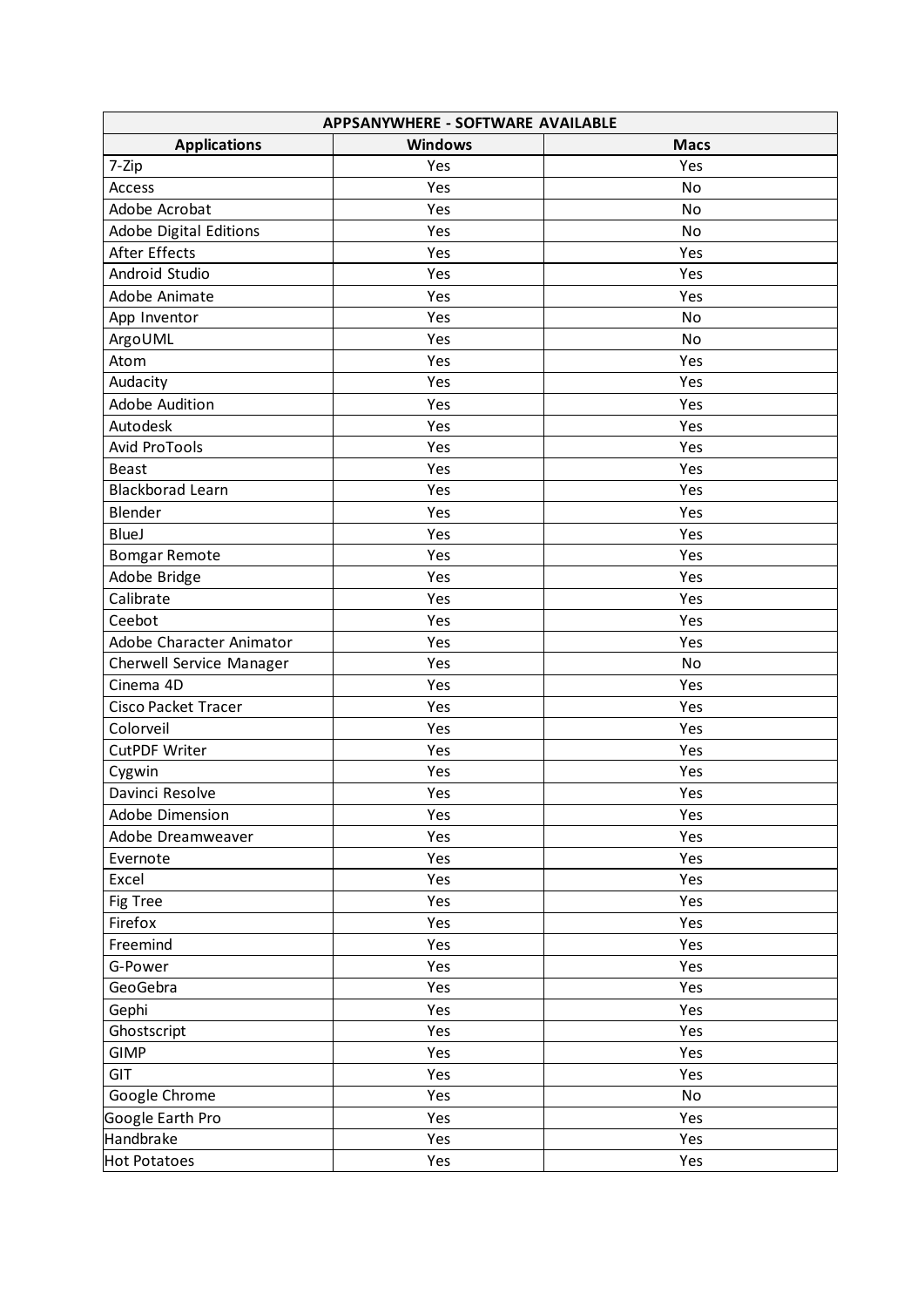| Houdini                 | Yes | Yes |
|-------------------------|-----|-----|
| Adobe Illustrator       | Yes | Yes |
| ImageJ                  | Yes | Yes |
| Adobe Incopy            | Yes | Yes |
| Adobe InDesign          | Yes | Yes |
| Inkscape                | Yes | Yes |
| IntelliJ                | Yes | No  |
| IrfanView               | Yes | Yes |
| JalView                 | Yes | Yes |
| Jason                   | Yes | Yes |
| <b>JASP</b>             | Yes | Yes |
| Jave JRE                | Yes | Yes |
| JEdit                   | Yes | Yes |
| Adobe Lightroom         | Yes | Yes |
| Adobe Lightroom Classic | Yes | Yes |
| LTspice                 | Yes | Yes |
| MakeHuman               | Yes | Yes |
| Marvellous Designer     | Yes | No  |
| <b>MATLAB</b>           | Yes | Yes |
| Adobe Media Encoder     | Yes | Yes |
| MIPSter                 | Yes | No  |
| Multmedia Logic         | Yes | No  |
| <b>MyDocs</b>           | Yes | Yes |
| <b>MyPrint</b>          | Yes | Yes |
| MySQL Workbench         | Yes | No  |
| Notepad++               | Yes | Yes |
| Office 365 Online       | Yes | Yes |
| Pacman                  | Yes | Yes |
| Paint                   | Yes | Yes |
| Paint.NET               | Yes | Yes |
| PC Basic                | Yes | Yes |
| PeaXip                  | Yes | Yes |
| Adobe Photoshop         | Yes | Yes |
| Powerpoint              | Yes | Yes |
| Adobe Prelude           | Yes | Yes |
| Adobe Premier Prio      | Yes | Yes |
| Adobe Rush              | Yes | Yes |
| Project Professional    | Yes | No  |
| Publisher               | Yes | No  |
| PuTTY                   | Yes | Yes |
| Python                  | Yes | Yes |
| <b>QGIS</b>             | Yes | Yes |
| Quintic Biomechanical   | Yes | Yes |
| Quirkos                 | Yes | Yes |
| R for Windows           | Yes | Yes |
| R Studio                | Yes | Yes |